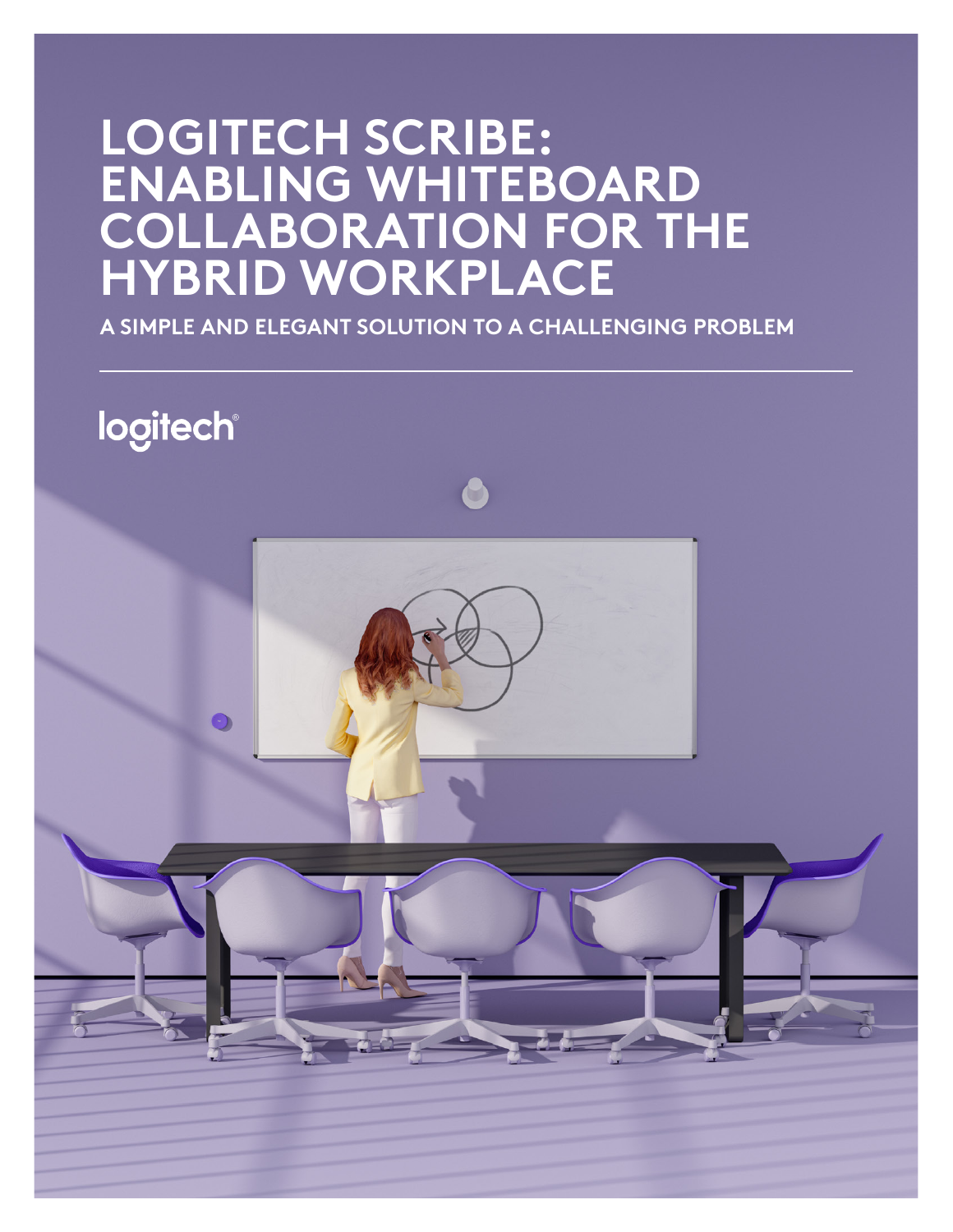## **INTRODUCTION**

A new office model – the hybrid workplace – is here to stay. It's clear we're not going back to a model where virtually everyone worked in the office five days a week. But that doesn't mean there aren't challenges with the hybrid model and obstacles to overcome. A big question many businesses and IT organizations face now is how to support remote teams and enable collaboration to continue uninterrupted.

For dispersed teams, collaboration requires technology solutions. Webcams, conference cameras, and cloud video platforms like Zoom and Microsoft Teams enable people to meet face-to-face, wherever they happen to be. But effective collaboration requires other tools beyond video conferencing.

Whiteboarding is one of those tools. However, whiteboards are generally used only when people meet in person. And as analysts have noted<sup>1</sup>, remote employees miss the ability to take advantage of whiteboarding for easy, impromptu collaboration.

But whiteboards don't have to disappear in a hybrid workplace. As we'll explore in this whitepaper, whiteboards are extremely useful to team collaboration. People have often resorted to both makeshift and pricey solutions to enable them to keep using whiteboards while meeting with remote colleagues. We will look at how people have addressed the challenge of using whiteboards in video meetings, why those approaches have come up short, and finally, how IT can solve the problem for good with one simple, elegant, and affordable solution.

## **THE POWER – AND LIMITATIONS – OF THE WHITEBOARD**

There's a reason nearly every meeting room has its own whiteboard, and sometimes two. They're very functional. And people love to use them.

Whiteboards are ubiquitous in meetings because they clearly serve an important function, especially in brainstorming and ideation. Whiteboards are useful for diagramming, illustrating concepts, freeform notetaking, organizing thoughts with sticky notes, teaching, training employees, and so on. There are of course other tools in the collaboration toolbox, like PowerPoint, Google docs, Excel spreadsheets. But when people in a meeting want to communicate an idea quickly and simply, draw a concept, or do some fast brainstorming, they reach for a dry erase marker. A whiteboard is comfortable, familiar, and easy to use.

However, as meetings have become increasingly virtual, often with as many remote attendees as people in the room, whiteboards are not being utilized to the degree they were in the past. Meeting organizers have struggled – and largely failed – to successfully bring whiteboards into video meetings:

- The whiteboard may not be in the camera's field of view. As a result, anything written or drawn on it is not seen by remote participants or recorded in video.
- If the whiteboard is in the camera's field of view, the angle of the board relative to the camera and its distance from the lens will likely make any writing or illustration difficult to see for remote viewers.
- Glare on the whiteboard from lights in the room or sunlight through a window can exacerbate the problem.
- Even if the camera can pick up the whiteboard, the person writing at the whiteboard will likely obscure the camera's view some or most of the time.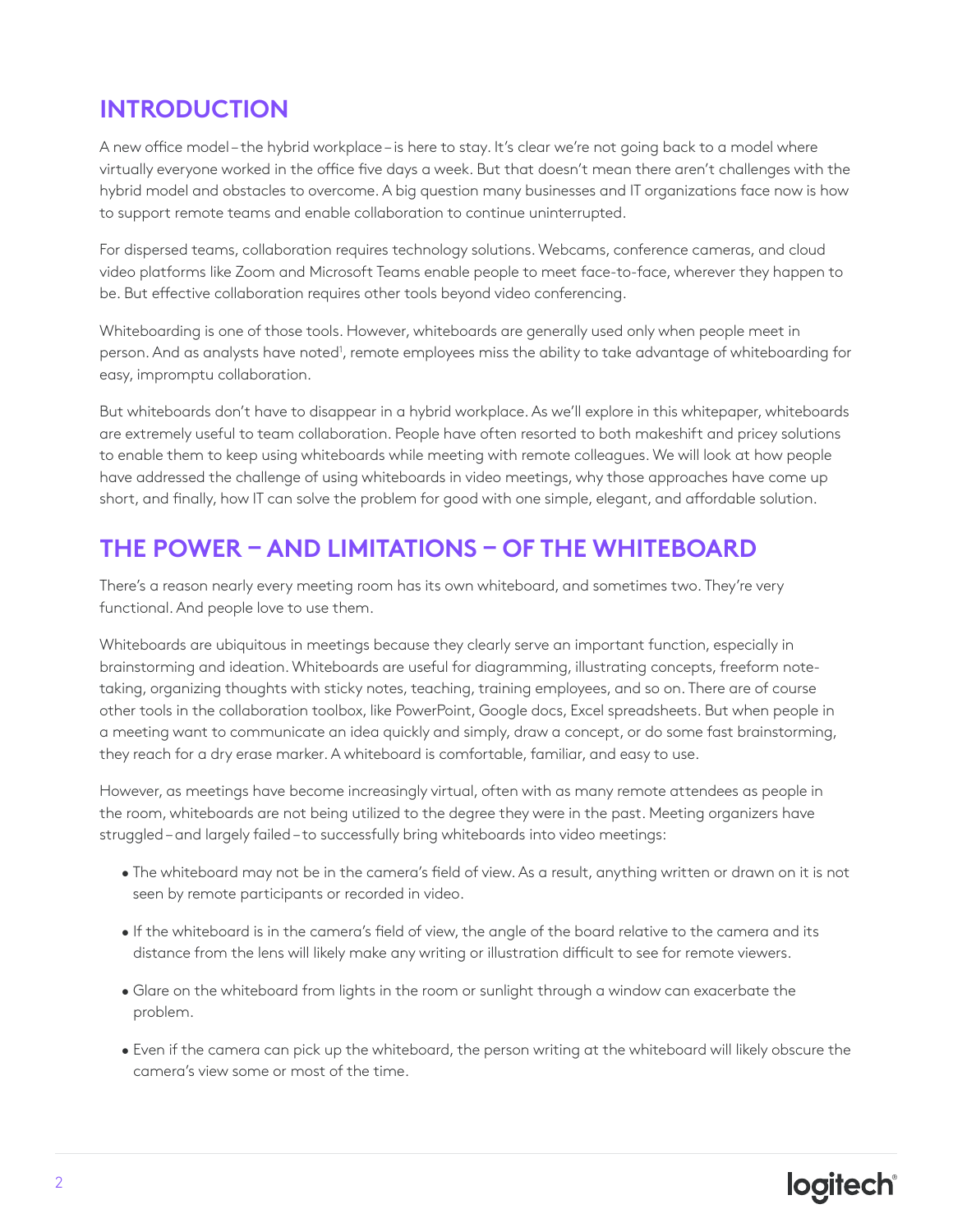These are some of the issues that ultimately deter many colleagues from attempting to use a whiteboard in a video meeting while also discouraging participation from remote attendees.

But people are resourceful. And given the usefulness of whiteboards, employees are often willing to try creative approaches to solve the problem.

### **CREATIVE APPROACHES FOR ADDING A WHITEBOARD TO A VIDEO MEETING**

#### **Pointing the Conference Camera**

The simplest solution is to point the video conferencing camera at the whiteboard. While this has the advantage of bringing the whiteboard into the meeting in real time, it's nearly always ineffective for the reasons described above: the angle and distance of the lens, glare on the whiteboard, obscured view. In addition, by pointing the camera at the whiteboard, you have also pointed it away from the people in the room, which is after all the primary reason for using a conferencing camera. People want to see each other.



*Pointing a conference camera at the whiteboard is rarely an effective way to show its content.*

#### **Taking Photos of the Whiteboard**

Another common approach is to take photos of the whiteboard and share them with all the meeting participants, usually after the meeting. The obvious problem here is that this isn't real time for anyone who is not in the room. And if you try to take photos and send them while the whiteboarding is happening, it can be disruptive for the meeting flow.

With either approach, remote attendees usually feel left out of any discussion that is going on while someone is writing or drawing on a whiteboard. If you've ever had that experience as a remote participant in a video meeting, you know exactly what we mean. It's like watching other people collaborate – without being able to contribute. That can be frustrating for remote attendees. Worse, it means their insights and ideas are not included in the discussion.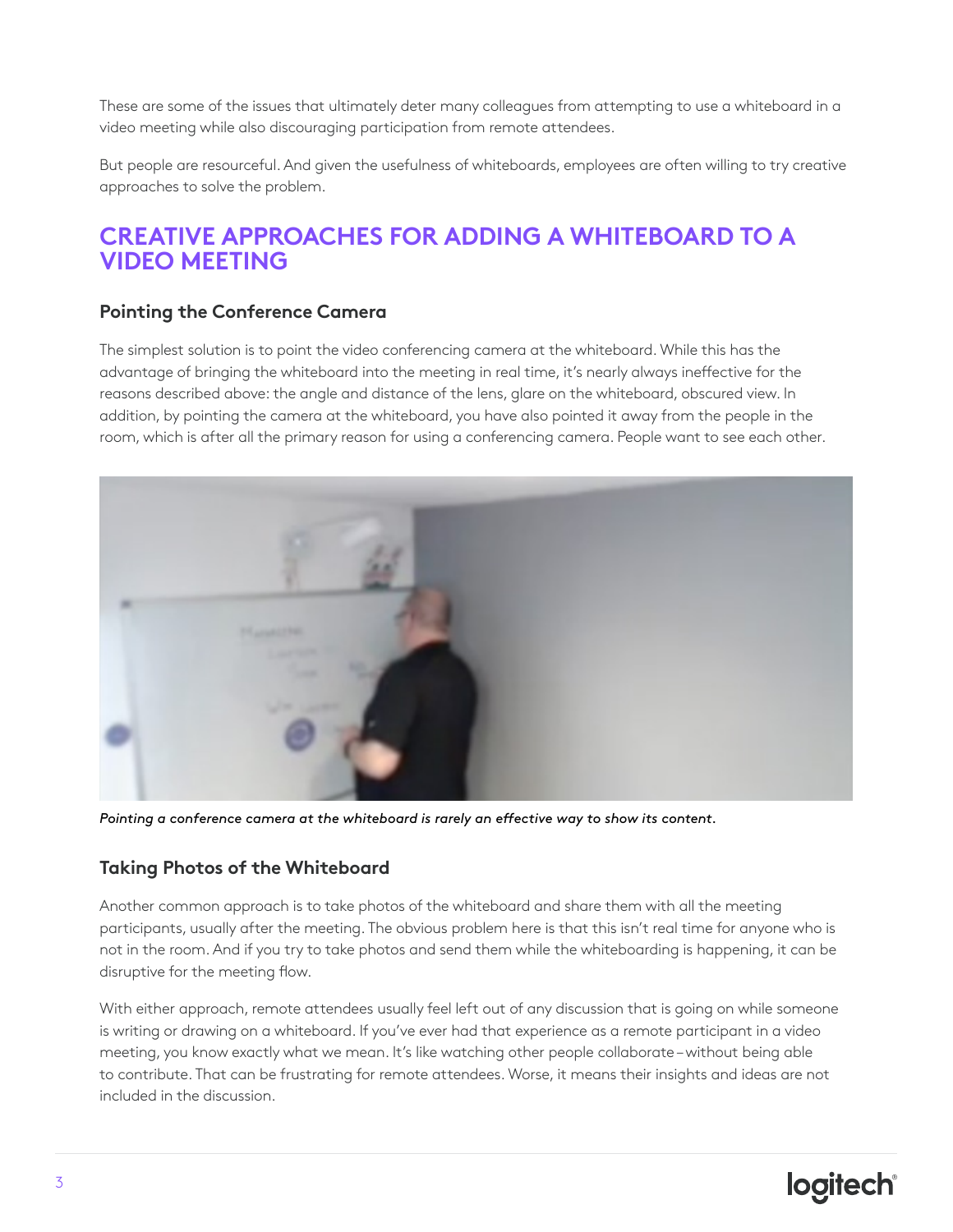#### **Adding a Dedicated Webcam**

Finally, a less common solution that organizations occasionally try is adding a dedicated webcam to the room, usually mounted to the ceiling with a specially designed bracket and aimed directly at the whiteboard. Once installed, these dedicated webcams do a reasonably good job of capturing content on the whiteboard.

Ignoring the poor aesthetics of a camera hanging from the ceiling, their drawback is the installation itself. Ceiling mounts are never easy to begin with due to the way ceilings and acoustical tiles are designed. And installing one of these cameras in just the right location and orientation relative to the whiteboard can be tricky. Now multiply that a few dozen or even a few hundred for every meeting room in your organization.

### **WHAT ABOUT INTERACTIVE WHITEBOARDS?**

Given the usefulness of whiteboards and the lack of good solutions for bringing whiteboards into video meetings, it's not surprising that a few tech companies have taken a different approach to this problem.

Interactive whiteboards are large digital screens that can be drawn on with special pens to create the effect of a traditional whiteboard but in a digital format. They offer a number of great features and functionality that you don't get with a traditional whiteboard. One feature often cited is the ability to offer two-way interaction. While one person is standing at the digital whiteboard drawing or taking notes, other people in the meeting can also add notes or illustrations using an app on their laptop.

As promising as this solution is, it also has limitations:

- **Complexity.** Using a digital whiteboard requires learning a new technology. That's not necessarily a problem; it just means that someone has to spend time with it. By contrast, people are already very familiar with physical whiteboards; everyone knows intuitively how to use them.
- **Price.** The cost can be prohibitive when organizations think about adding an interactive whiteboard to every meeting space in every office.

Because of cost and complexity, organizations may purchase only a limited number of interactive whiteboards and place them strategically around the office. Because interactive whiteboards address a different need than traditional whiteboards, they are more likely to be used for structured, pre-planned collaboration where the primary users are already trained on the technology.

On the other hand, when teams want to spontaneously launch a brainstorming session or visualize ideas in a current meeting, they're unlikely to go find an interactive whiteboard, bring it into the room, figure out how to incorporate it into the meeting, and make sure someone knows how to use it. And that's assuming a digital whiteboard is available and hasn't been reserved. In these situations, people aren't asking for fancy technology. They just want to grab a marker and start drawing.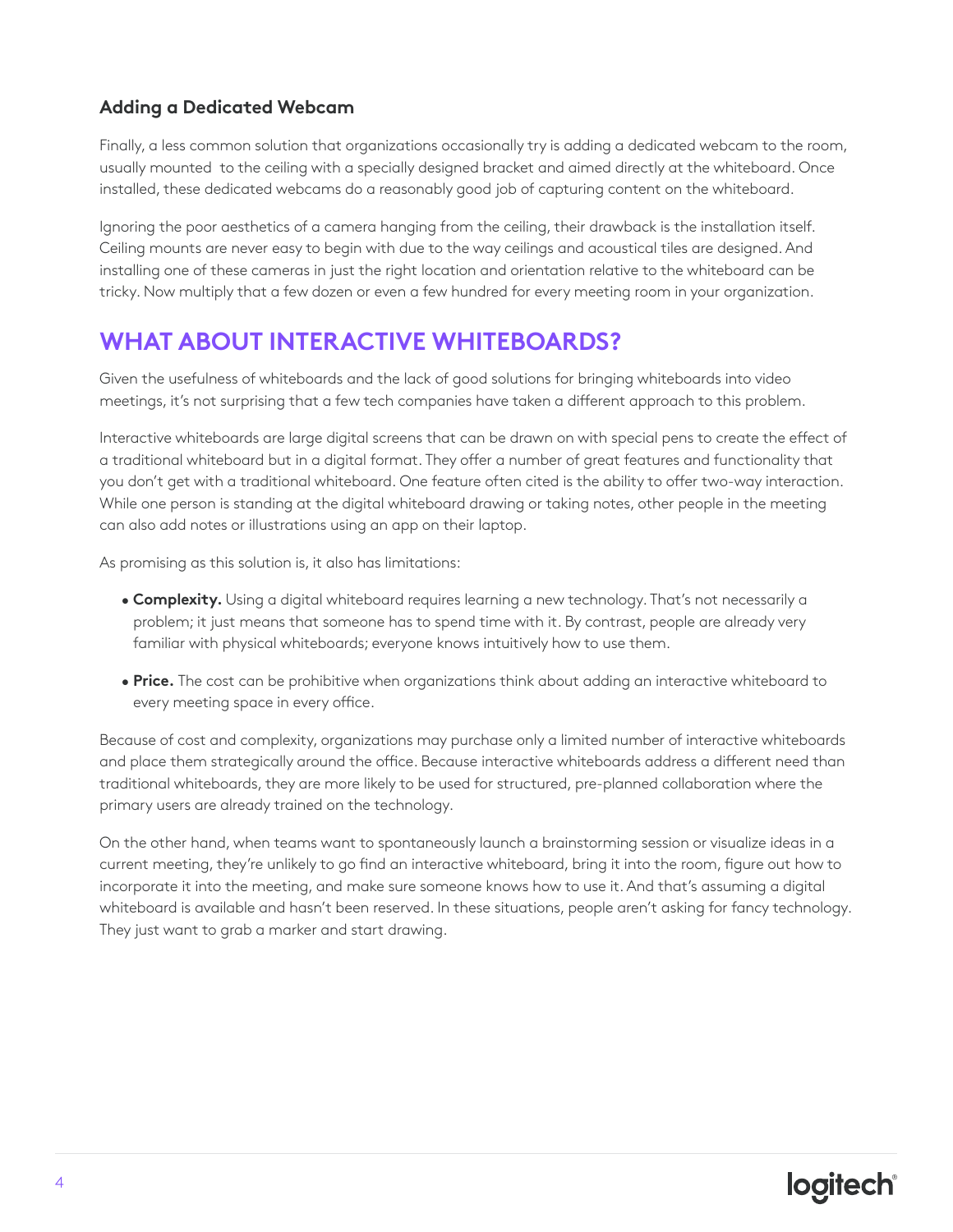

## **INTRODUCING LOGITECH SCRIBE**

When we set out to create a way to bring whiteboards in video meetings, simplicity was a primary objective. Understanding that people love how easy and simple it is to use a whiteboard, we wanted to replicate that experience to enable fast, easy collaboration for distributed teams. The result is Logitech Scribe.

![](_page_4_Picture_3.jpeg)

Logitech Scribe is a whiteboard camera for the modern workplace. With one simple tap of its wireless share button or the meeting room controller (such as **[Logitech Tap\)](https://www.logitech.com/products/video-conferencing/room-solutions/tap.html)**, Scribe instantly broadcasts whiteboard content into video meetings with outstanding clarity. Behind the scenes, built-in artificial intelligence enhances the image to adjust the perspective, eliminate glare, brighten illustrations and writing, and magically "remove" the person at the board. Scribe works with Microsoft Teams Rooms, Zoom Rooms, and other leading video conferencing services to seamlessly include whiteboard content within the meeting.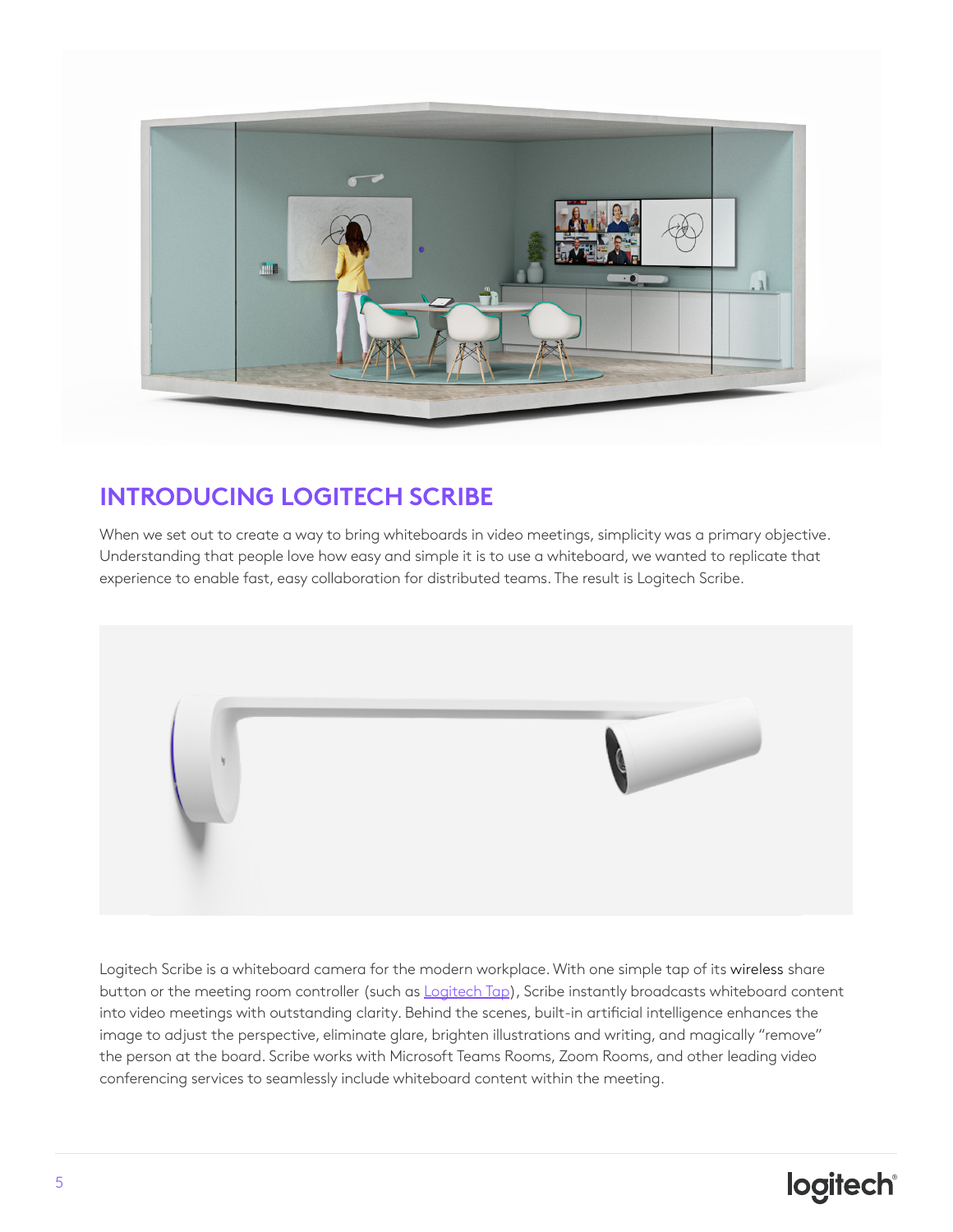### **HOW SCRIBE BRINGS ANALOG WHITEBOARDS INTO DIGITAL MEETINGS**

Logitech Scribe is a whiteboard-specific camera with built-in AI designed to clearly capture and share analog whiteboard content through leading video conferencing services such as Microsoft Teams Rooms and Zoom Rooms. Let's break that down.

#### **1. WHITEBOARD-SPECIFIC CAMERA**

Above we discussed the "dedicated webcam" approach to incorporating whiteboards into meetings. Scribe isn't an adaptation of a different product. In every way, Scribe is purpose-built for whiteboards, from its lens to the design of the brace and base. Even its color.

Scribe works with all whiteboard surfaces, capturing up to 6' W by 4' H, and any set of dry erase markers.

#### **2. BUILT-IN ARTIFICIAL INTELLIGENCE**

Unlike other approaches, such as the dedicated webcam, Scribe has a built-in computer chip whose job is to enhance the whiteboard image using artificial intelligence. Scribe doesn't rely on a separate compute device or use another device's computing power for this function.

The built-in AI takes several steps to enhance the image:

- **Adjusts the perspective.** When you install Scribe, it looks for the whiteboard and automatically calibrates itself to the four corners of the board. (You can also manually modify the calibration.) Once calibrated, Scribe then adjusts the image to appear flat, without skewing or other distortions. For anyone in the video meeting, it seems as if you're looking at the whiteboard from directly in front of it.
- **Accentuates illustrations and writing.** As you're writing or drawing on the whiteboard,

Here is the original videofeed and cropping of your camera.

![](_page_5_Picture_11.jpeg)

*Scribe automatically calibrates itself to the size of your whiteboard.*

Scribe automatically detects and brightens the lines made by dry-erase markers. This ensures that notes and sketches are legible for everyone.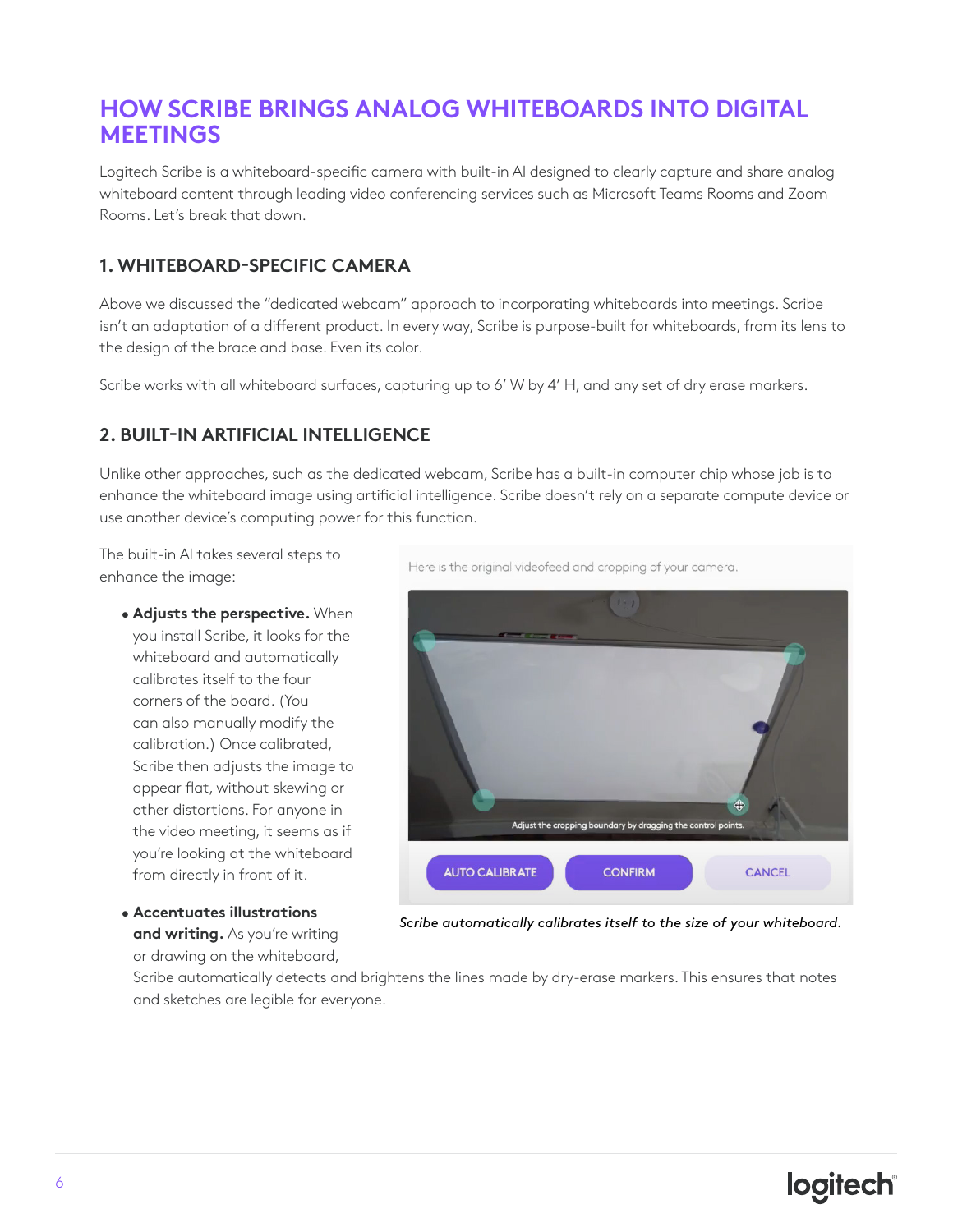• **"Ghosts" the person at the whiteboard.** Scribe's AI identifies the presenter and creates a CGI transparency effect, allowing meeting participants to see "through" the presenter for an unobstructed view of the whiteboard. This ensures that even people in the room can see all of the content at all times.

![](_page_6_Figure_1.jpeg)

*Scribe's AI capability makes the presenter transparent to provide an unobstructed view of the whiteboard at all times.*

• **Detects sticky notes.** Scribe's AI can even detect and clearly show other forms of content, such as sticky notes, that are commonly used when collaborating with a whiteboard.

#### **3. ONE TOUCH TO SHARE**

One of Scribe's novel inventions is its wireless share button, which attaches to the wall near the whiteboard. A simple tap of the button makes sharing whiteboards into video meetings quick and easy.<sup>2</sup> People instinctively get it, which eliminates the need for training. In addition, meeting attendees can also initiate sharing with a meeting room touch controller, like Logitech Tap.

#### **4. INTEGRATION WITH LEADING VIDEO CONFERENCING SERVICES**

Scribe is integrated with Microsoft Teams Rooms on Windows and Zoom Rooms on Windows or Mac, with more video conferencing services coming soon (see footnote below). Logitech engineers worked with counterparts at Microsoft and Zoom to ensure seamless compatibility with their video conferencing services. Scribe is also compatible with virtually any video conferencing application as a USB-connected camera.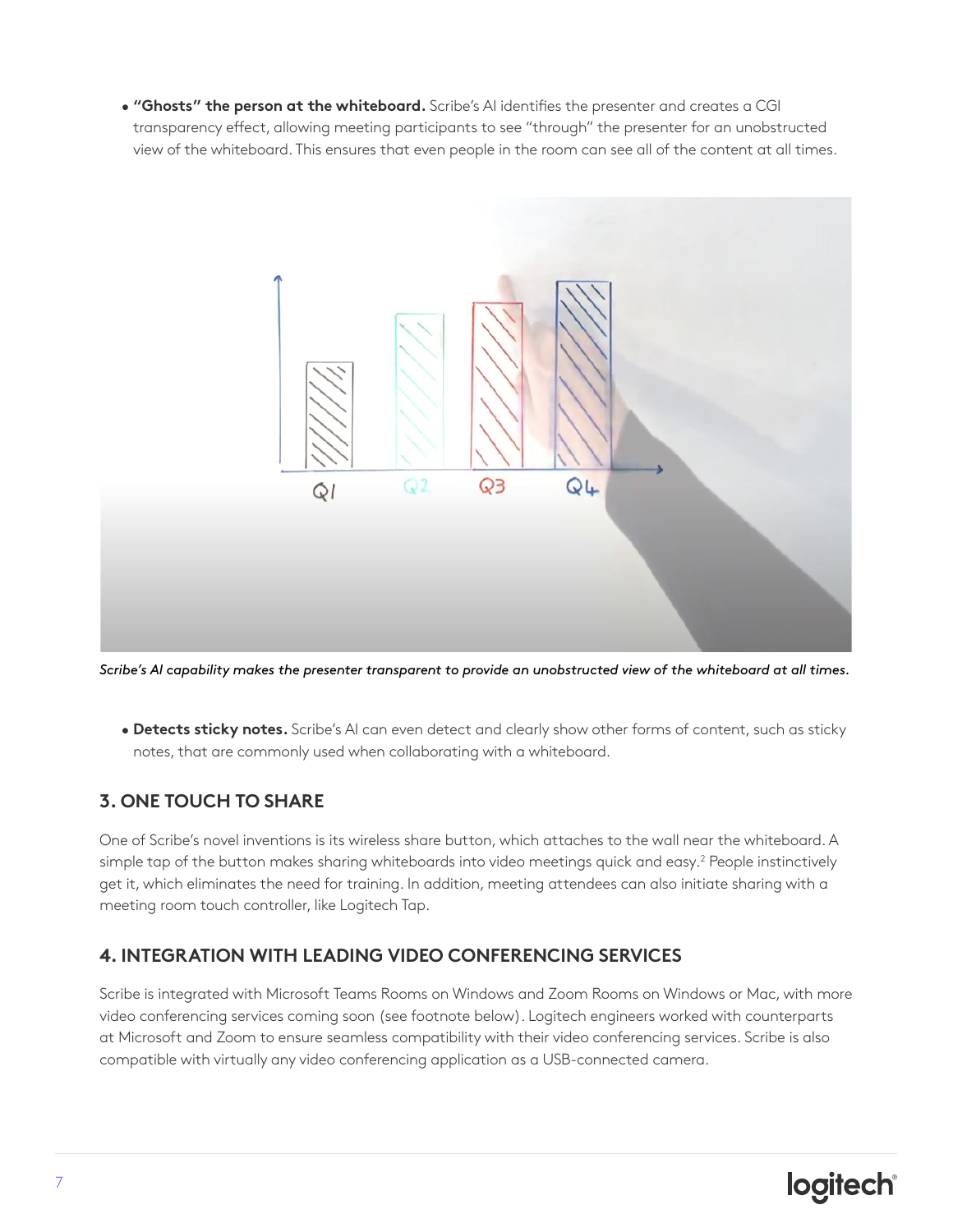#### **5. SIMPLE DESIGN AND INSTALLATION**

In every feature and detail, Scribe is designed to be simple, elegant, and unobtrusive.

For example, by wall-mounting the camera we ensure the camera placement and angle are optimized for capturing 6' x 4' whiteboards. And the all-inclusive installation kit includes a paper template that eliminates the guesswork for where to wall-mount the camera. Scribe's built-in level also makes perfect wall-mounting even easier.

![](_page_7_Picture_3.jpeg)

#### *Everything you need to install Scribe is included in the box.*

Cabling has been carefully thought out. Two Cat 5 Ethernet cables are included in the package, which should suffice for most rooms. Customers can also supply their own Cat 5 cables at precise lengths, which allows the flexibility to install Scribe in rooms of any size. You can route the cable above or below the camera or behind the wall to keep meeting rooms free of clutter. Two included cable clips allow you to cleanly run the cable in 90º angles around the whiteboard if you choose not to route cabling behind the wall.

![](_page_7_Picture_6.jpeg)

*The Cat 5 Ethernet cable can be routed through the wall, below the camera, or above the camera.*

Once mounted, the auto-calibration makes setup quick and easy.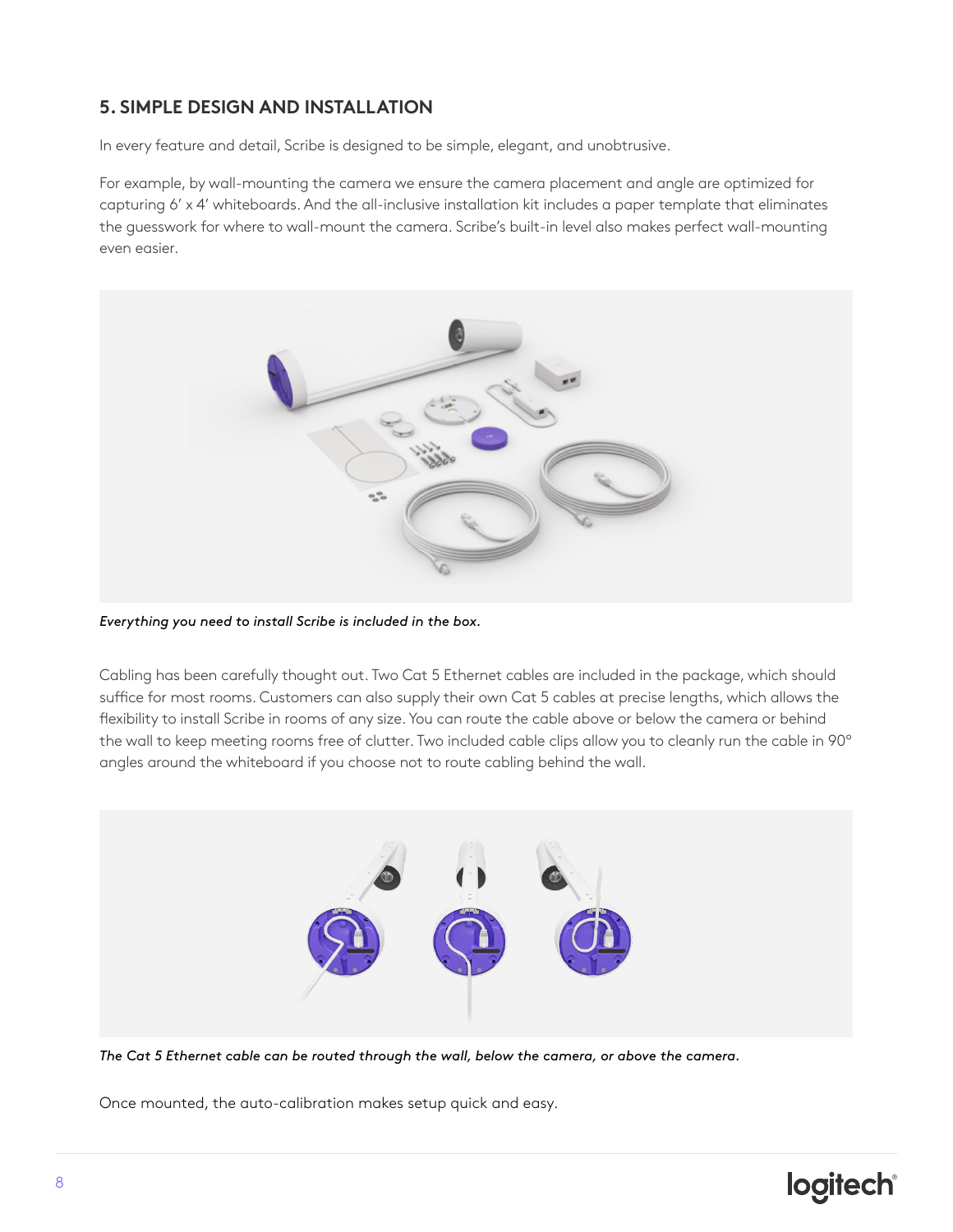![](_page_8_Picture_0.jpeg)

*Illustration showing placement of the Scribe camera, share button, and cabling.*

#### **6. REMOTE DEVICE MANAGEMENT FOR IT ADMINS**

As with other Logitech video conferencing devices, Scribe can be managed with Logitech Sync, including the ability to toggle the "Presenter Removal" setting and customize the "ghosting" effect, making the presenter fully or partially transparent. Sync allows IT admins to remotely monitor Scribe along with other devices in the room, check for firmware or software updates, and verify that the camera is still running smoothly. This capability is particularly important for organizations that deploy Scribe at scale.

### **A PERFECT SOLUTION FOR HYBRID TEAM COLLABORATION**

A simple and elegant solution to a challenging problem, Logitech Scribe was designed to do one thing very well: enable whiteboard collaboration for the hybrid workplace. In meeting that goal, it provides a number of advantages:

#### **Simple, Intuitive User Experience**

Scribe requires zero training for employees and takes advantage of their familiarity with traditional whiteboards. Meeting attendees simply tap the share button to start whiteboarding within the video application. When done, they just tap the share button to stop sharing. There is nothing else users ever need to do.

Unlike digital whiteboards, Scribe doesn't require employees to learn a new technology or take any additional steps to begin whiteboarding. Instead, Scribe takes advantage of the physical whiteboard and dry-erase markers that people are already familiar with and comfortable with.